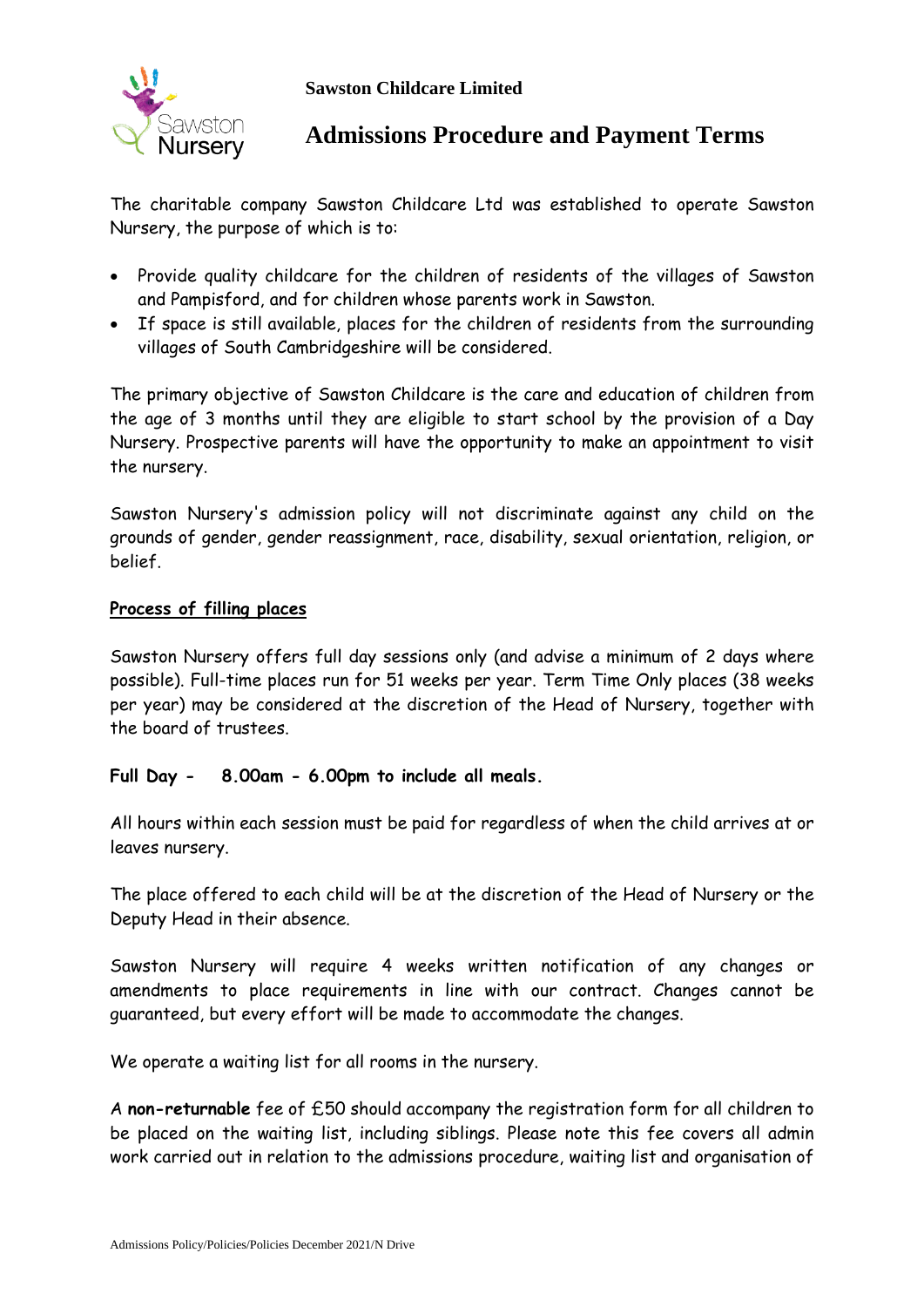

# **Admissions Procedure and Payment Terms**

starting and settling in visits. Written or email confirmation will be sent to acknowledge the child's place on the waiting list, upon receipt of registration form and payment.

The priority with regard to allocating places is considered in order of the following:

- Children who are currently in the nursery who wish to change their days on the internal waiting list.
- Children who have selected additional sessions, which have become available in the Nursery. This includes children who do not yet attend the Nursery but have selected available sessions.
- Siblings of children currently attending the nursery will be considered as a priority to ensure the family have access to continuity of care.
- If the situation arises that two children have been registered onto the waiting list on the same date, siblings would be given priority, followed by any family who are Sawston or Pampisford residents.

Consideration will also be given to when a child is added to the waiting list, as well as the days of childcare requested, as a means to filling available spaces at the earliest opportunity

Please note: children are classed as siblings if the family has another child already attending the Nursery at the same time the sibling joins the Nursery.

Parents may be given the option to pay to reserve a space at the Nursery if they are the next on the waiting list when a space becomes available. If this offer is declined, the space will be offered to the next suitable person on the waiting list.

Sawston Nursery operates at full capacity in all the classrooms. In the main until the preschool children leave to go to primary school, we are unable to move the younger children through the nursery. However, should a child leave or amend their sessions we may be able to offer places throughout the year. This would be offered to a child who has requested the available session and is in the relevant year group to take the place.

## **The process of securing a place when offered.**

Parents are asked to pay a **refundable** deposit of two weeks' fees when a place has been offered in line with the terms of the contract. The amount of the deposit will be offset against the child's last month's fees when he/she leaves Sawston Nursery, provided that one month's notice has been given. Confirmation of a place will be given in writing following written acceptance and completion of contract. Once a place has been offered, parents have 2 weeks in which to respond.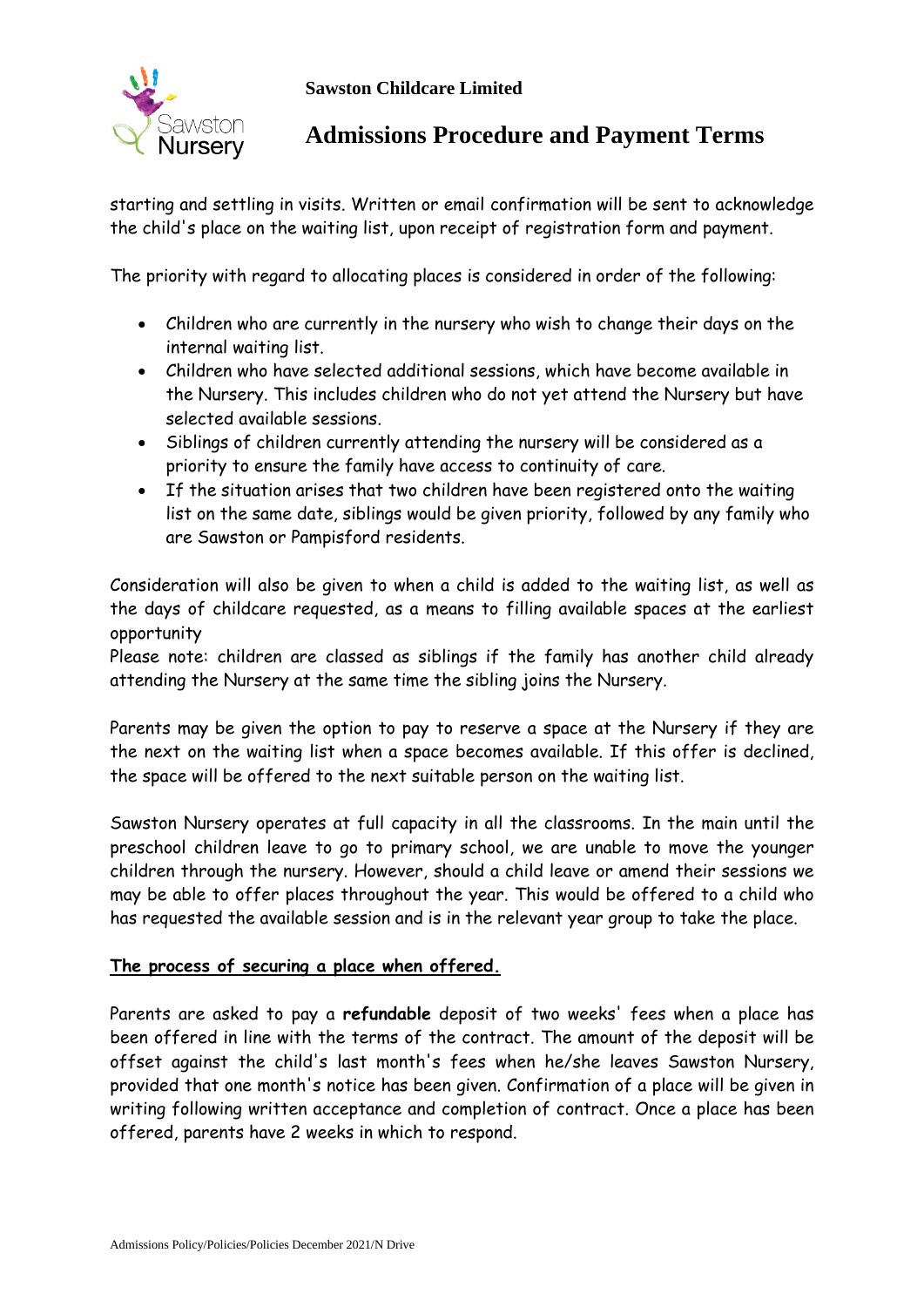

# **Admissions Procedure and Payment Terms**

### **New Families**

Our main admissions take place in September; however, there may be availability during the year for a child to start at a different point in the year.

Parents can choose to delay the start of their child or have a phased start, but the place must be paid for in full, from the offered **contracted** start date. When a place is offered, the Room Leader will contact the parent/s to arrange settling in sessions prior to the start date.

### **Fee structure**

Sawston Childcare is a Registered Charity and fees are set at a level sufficient to cover the operating costs of the nursery. Any income generated over, and above expenditure will be used to further enhance the service provided by the Nursery, as agreed between the Trustees and the Head of Nursery.

Fees reflect the costs involved in the different staff ratios for the different age groups as laid down by Ofsted. Current fee rates are shown below and can be obtained on our website and in the nursery upon request. Please be aware there are two charge bands, 0-2 years of age and 2-5 years of age.

| Fee rates from September 2021     |       | Days Attending Nursery |        |        |          |          |
|-----------------------------------|-------|------------------------|--------|--------|----------|----------|
|                                   |       |                        | 2      |        |          | 5        |
|                                   | Daily | Monthly Fees           |        |        |          |          |
|                                   | Rate  |                        |        |        |          |          |
|                                   | £     | £                      | £      | £      |          |          |
| Aged Under 2                      | 75.44 | 326.89                 | 653.79 | 980.68 | 1,307.58 | 1,487.18 |
| Aged Over 2                       | 69.22 | 299.94                 | 599.87 | 899.81 | 1,199.74 | 1,360.88 |
| Aged Over 2 & receiving NEF Grant |       |                        |        |        |          |          |
| after Age 3                       | 42.60 | 184.58                 | 369.15 | 553.73 | 738.30   | 837.46   |

## **(Hours claimed through the Nursery Education Funding Grant for children 3+ will be deducted from invoices upon completion of the relevant claim form each term).**

In the event of two or more siblings attending the nursery, a 10% sibling discount is given to the eldest eligible child. However, once the eldest child becomes eligible to receive funded hours from the Government, the discount will cease.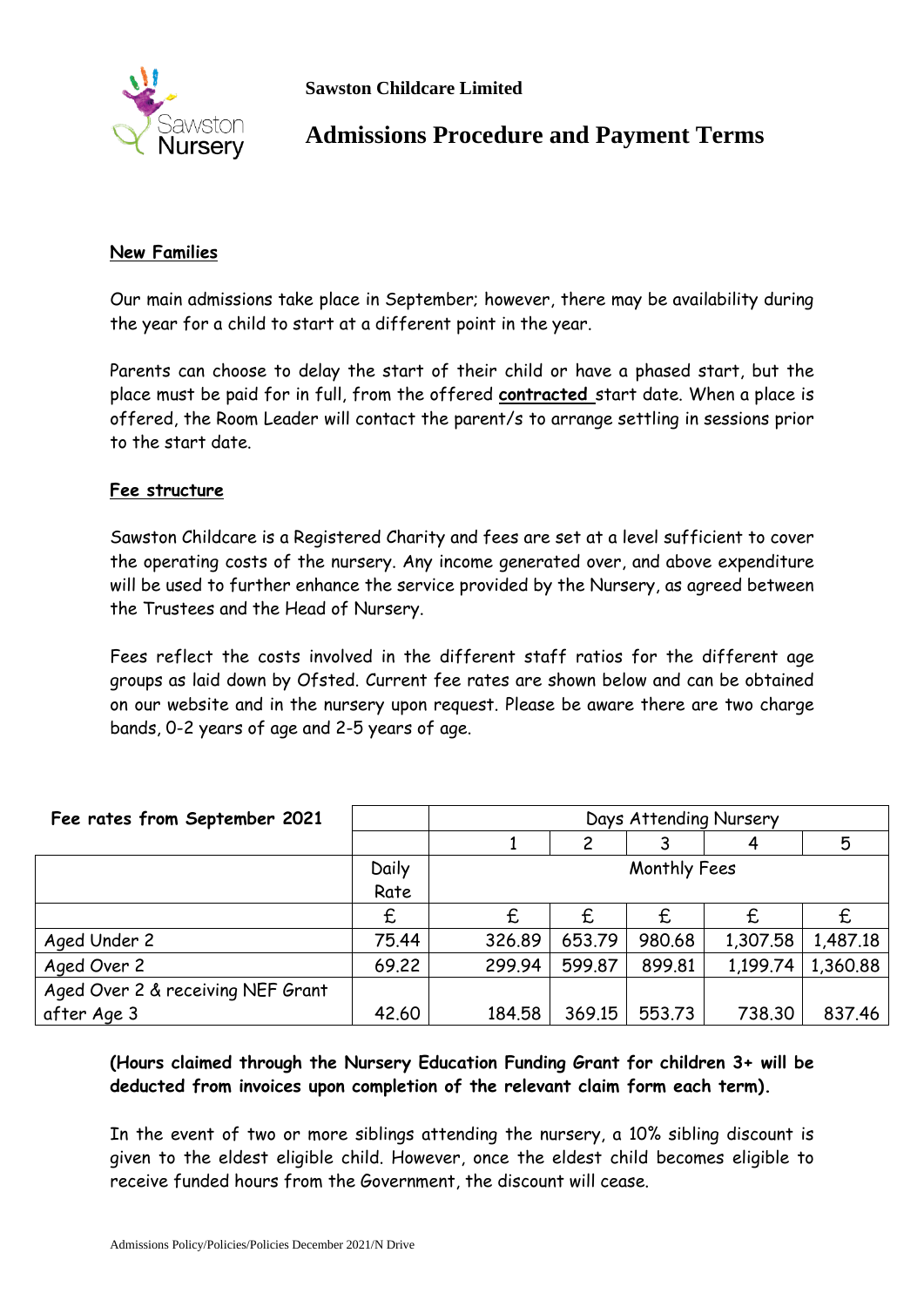



# **Admissions Procedure and Payment Terms**

Fees are paid on a monthly basis. Payment should be made by 1st of the month whether or not you have received an invoice. We recognise that parents may be in receipt of childcare vouchers or other workplace benefits, which may not come through by 1st of the month. Please make the Head of Nursery [\(tina.spencer@sawstonnursery.org\)](mailto:tina.spencer@sawstonnursery.org) aware of any difficulties in paying the fees by the 1st. If payment has not been received by the first of the following month, we reserve the right to exclude a child for any session other than funded hours provided by the Government, until the fees are paid.

Our payment charging system is calculated over the year irrespective of incidents such as Bank Holidays and Christmas when the nursery is closed. There is no reduction of fees when children are on holiday or away sick. The full rate still applies. Payment is required via a direct credit payment or standing order (ask for account payment details), alternatively, cheques should be made payable to Sawston Childcare Limited. **It is the parent's responsibility to keep Nursery informed of any changes to contact details.**

### **Funded hours**

Sawston Nursery is open for 51 weeks of the year and therefore the funded hours that the nursery can offer, are spread over this period.

Nursery also provides access to the universal entitlement of funded hours, for parents of three and four-year old's as well as the extended entitlement of funded hours for the working parents of three and four-year olds.

All three and four-year old's, are entitled to the Universal entitlement, which is based solely on the age of the child. Children attending Sawston Nursery on the three specified 'head count' days during the year and whose birthday falls within the required date range, are entitled to access the government funded hours. Parents of children attending nursery on a full-time basis will be entitled to have 20 hours of funded childcare a week. This equates to 4 hours per day per child. This is because we are an all-year-round provider and not open to term time only spaces (except in exceptional circumstances, however in this instance no changes will be made to the funded hours provision). Therefore, we stretch the funding over 51 weeks of the year.

## **Example: If your child attends nursery three full days per week you will be entitled to 12 hours per week. The funding is calculated where you can claim up to 11.4 Universal funding (Maximum number of hours)**

The additional hours for the extended funding entitlement need to be applied for. This is the responsibility of each parent. These hours are available the term after a child's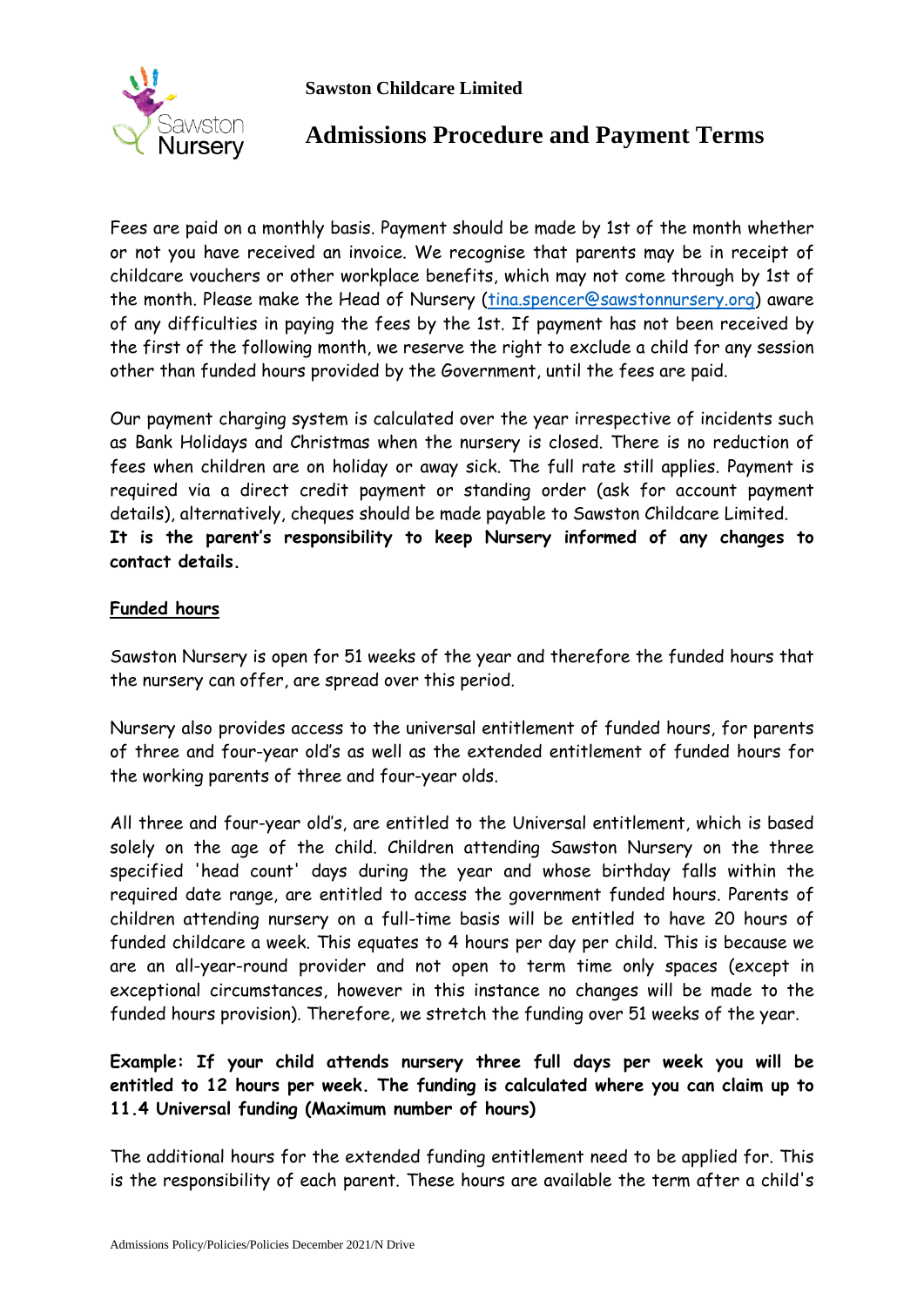

## **Admissions Procedure and Payment Terms**

third birthday and the term following receipt of their eligibility code from **HMRC,** whichever is the latter.

Please be aware that if we do not receive your eligibility code you will be invoiced in full for the sessions your child attends the nursery.

Example: If your child is attending nursery 5 days per week you would be entitled to claim 11.4 Universal funding and with an eligibility code from HMRC you can claim 8.6 hours from the Extended entitlement.

We prompt you to apply, the term before your child reaches the age criterion. If not, you may have to wait until the following term to access the additional funded hours.

Please use the website below to check your eligibility:

### **[www.childcarechoices.gov.uk](http://www.childcarechoices.gov.uk/)**

Funded hours can be accessed in more than one setting. The Trustees will review annually the number of funded hours a full-time child is able to access at Sawston Nursery. For current hours available, see the document regarding funded hours. The Funded hours for other patterns of attendance will be worked out on a pro rata basis. The charges will then be annualised; rounding of the amounts is to be expected to reach practical figures. Any fees for a part month will be calculated on the days in the month attended.

| Children born on or between | Eligible for Funding from    |
|-----------------------------|------------------------------|
| 1 January - 31 March        | Spring Term (From April)     |
| 1 April - 31 August         | Summer Term (From September) |
| 1 September - 31 December   | Autumn Term (From January)   |

The chart below shows the cut off dates for the government funding.

We also accept Funded Two-year-old, provided space is available in the nursery. Family circumstances must meet certain criteria and families will need a referral together with a unique reference code, which can be obtained from a Children's Centre. If you would like to find out if your child is eligible for the 'Funded Twos', please contact <http://www.cambridgeshire.gov.uk/free2s> for further information and to find out the eligibility criteria required.